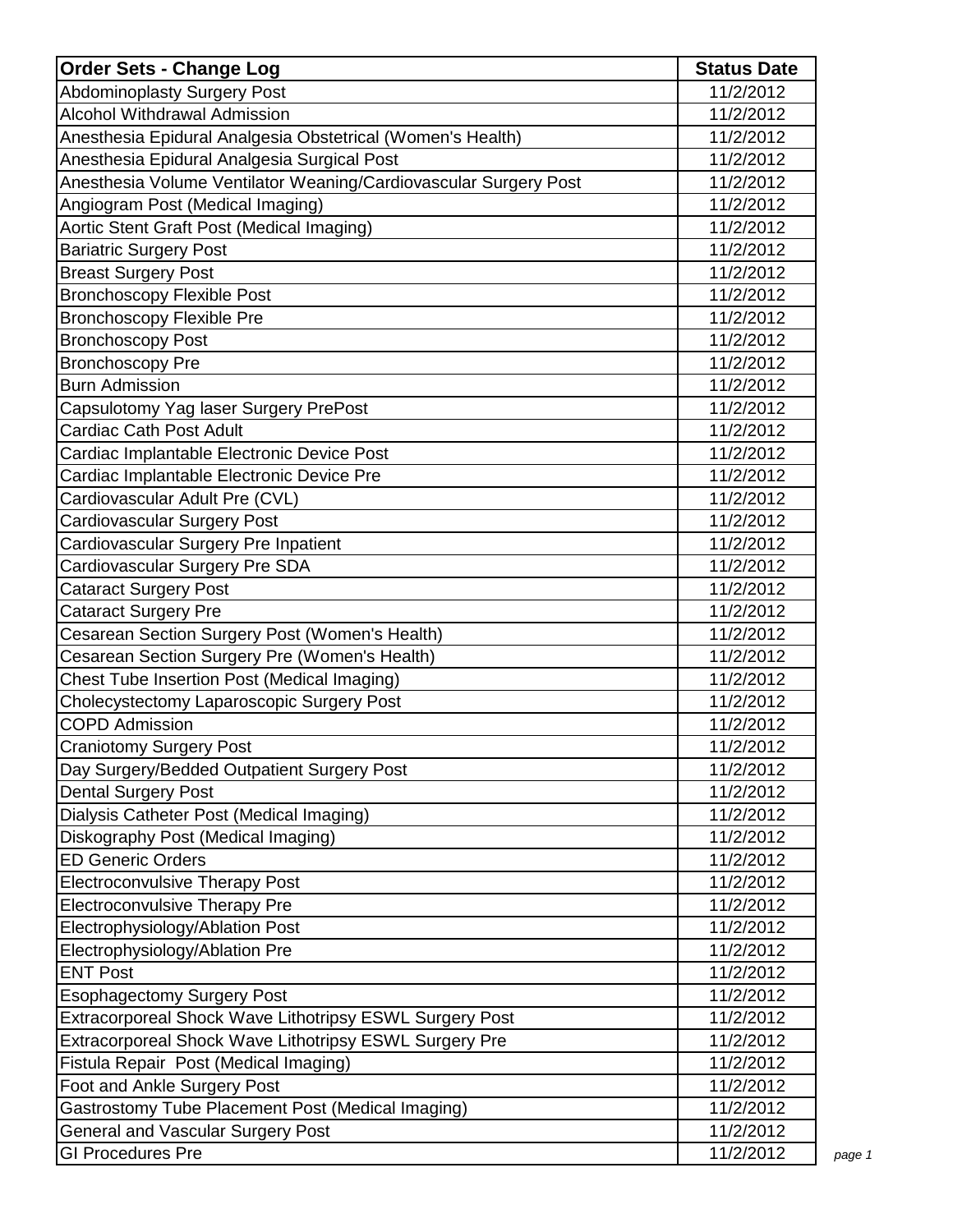| <b>Order Sets - Change Log</b>                                | <b>Status Date</b> |        |
|---------------------------------------------------------------|--------------------|--------|
| Hip Fracture Admission/Surgery Pre                            | 11/2/2012          |        |
| <b>Hip Fracture Surgery Post</b>                              | 11/2/2012          |        |
| Hip/Knee Replacement Surgery Pre                              | 11/2/2012          |        |
| Hip/Knee Replacement Surgery Post                             | 11/2/2012          |        |
| <b>Hyperbaric Treatment</b>                                   | 11/2/2012          |        |
| Insulin Infusion                                              | 11/2/2012          |        |
| Intra-Abdominal GYN Surgery Post                              | 11/2/2012          |        |
| Labor and Delivery Admission (Women's Health)                 | 11/2/2012          |        |
| Myelogram Post (Medical Imaging)                              | 11/2/2012          |        |
| Neuromuscular Blocking Agents                                 | 11/2/2012          |        |
| Ortho Major Surgery Post                                      | 11/2/2012          |        |
| Ortho Minor Surgery Post                                      | 11/2/2012          |        |
| Percutaneous Drainage Post (Medical Imaging)                  | 11/2/2012          |        |
| Percutaneous Intervention Post                                | 11/2/2012          |        |
| Peripheral Iridotomy Yag Laser Surgery Pre/Post               | 11/2/2012          |        |
| PICC Insertion Post (Medical Imaging)                         | 11/2/2012          |        |
| <b>Pituitary Adenoma Resection Surgery Post</b>               | 11/2/2012          |        |
| Potassium Chloride Supplementation Subphase                   | 11/2/2012          |        |
| Rehabilitation Admission Inpatient (Sacred Heart Rehab)       | 11/2/2012          |        |
| Salivary Stone Removal Post (Medical Imaging)                 | 11/2/2012          |        |
| <b>Scleral Buckle Vitrectomy Surgery Post</b>                 | 11/2/2012          |        |
| <b>Scleral Buckle Vitrectomy Surgery Pre</b>                  | 11/2/2012          |        |
| <b>Skin Graft Surgery Post</b>                                | 11/2/2012          |        |
| <b>Spine Surgery Post</b>                                     | 11/2/2012          |        |
| Stroke Hemorrhagic Admission                                  | 11/2/2012          |        |
| Stroke Ischemic Non-tPA Admission                             | 11/2/2012          |        |
| Stroke Ischemic Post tPA Therapy                              | 11/2/2012          |        |
| Stroke Ischemic tPA Therapy                                   | 11/2/2012          |        |
| <b>Stroke Preliminary Evaluation Acute</b>                    | 11/2/2012          |        |
| <b>Surgery Pre</b>                                            | 11/2/2012          |        |
| Thoracic Biopsy Post (Medical Imaging)                        | 11/2/2012          |        |
| Trabeculoplasty Argon Laser Surgery Pre/Post                  | 11/2/2012          |        |
| Transperineal Prostate Radioactive Seed Implant Surgery Post  | 11/2/2012          |        |
| Transperineal Prostate Radioactive Seed Implant Surgery Pre   | 11/2/2012          |        |
| Transurethral Resection of Prostate/Bladder Surgery Post      | 11/2/2012          |        |
| <b>Ulcer Prophylaxis</b>                                      | 11/2/2012          |        |
| <b>Urological Surgery Post</b>                                | 11/2/2012          |        |
| Uterine Artery Embolization Post (Medical Imaging)            | 11/2/2012          |        |
| Venous Port Insertion Post (Medical Imaging)                  | 11/2/2012          |        |
| Vertebroplasty/Kyphoplasty Post (Medical Imaging)             | 11/2/2012          |        |
| Video Assisted Thoracoscopy (VATS)/Thoracotomy Surgery Post   | 11/2/2012          |        |
| <b>Wound/Pressure Ulcers/Skin Tears</b>                       | 11/2/2012          |        |
| Chest Pain, Acute Myocardial Infarction Quality measures v4.0 | 11/2/2012          |        |
| Heart Failure Quality Measures v4.0                           | 11/2/2012          |        |
| Pneumonia Quality Measures v4.0                               | 11/2/2012          |        |
| SCIP Cardiac Surgery Quality Measures Subphase v4.0           | 11/2/2012          |        |
| SCIP Colon Surgery Quality Measures Subphase v4.0             | 11/2/2012          |        |
| SCIP Hip/Knee Surgery Quality Measures Subphase v4.0          | 11/2/2012          | page 2 |